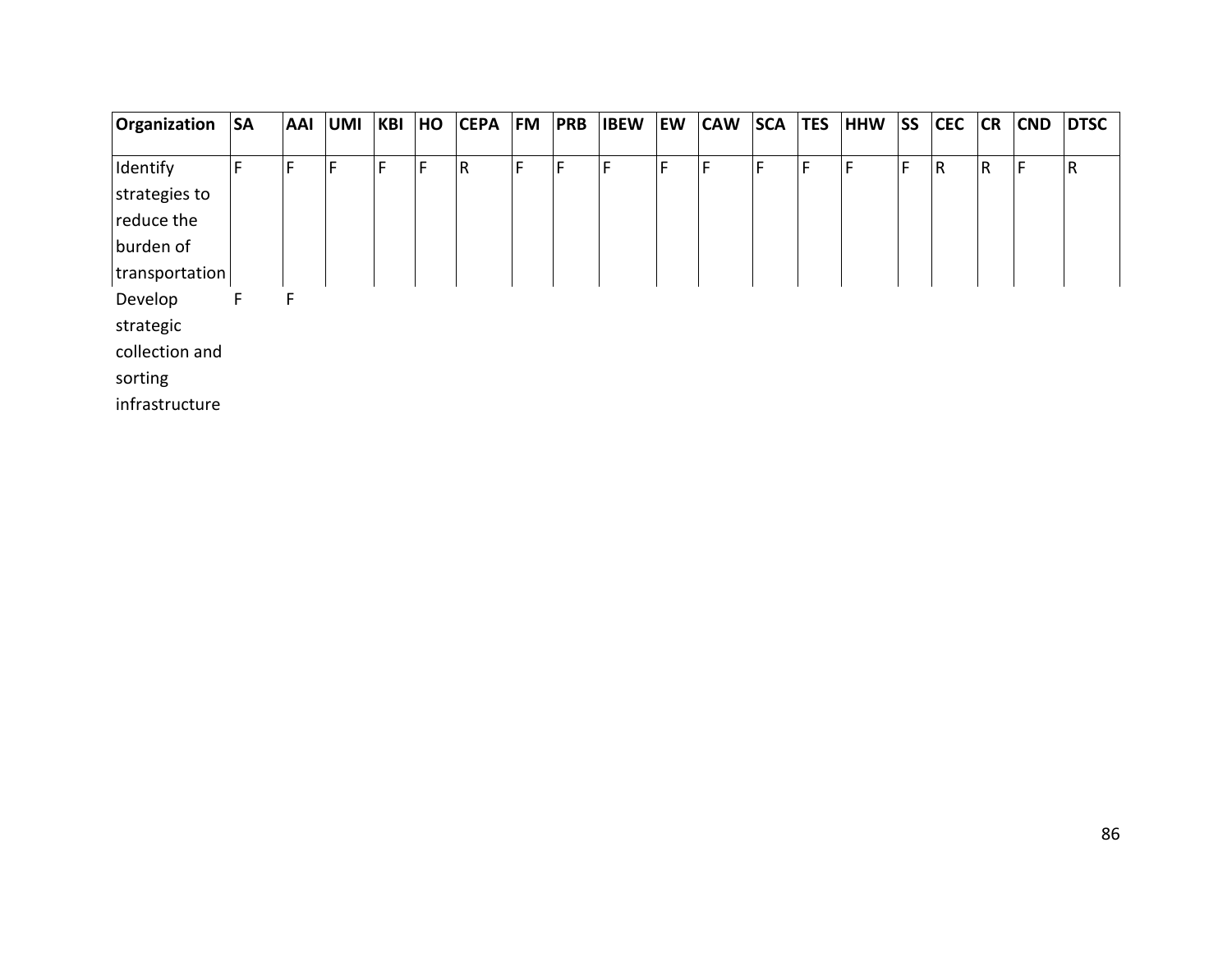| Organization   | <b>SA</b> | <b>AAI</b> | <b>UMI</b>     | <b>KBI</b>     | HO | <b>CEPA</b> | <b>FM</b>      | <b>PRB</b>     | <b>IBEW</b> | <b>EW</b> | <b>CAW</b> | <b>SCA</b> | <b>TES</b>     | <b>HHW</b> | <b>SS</b>    | <b>CEC</b> | <b>CR</b>    | <b>CND</b> | <b>DTSC</b>  |
|----------------|-----------|------------|----------------|----------------|----|-------------|----------------|----------------|-------------|-----------|------------|------------|----------------|------------|--------------|------------|--------------|------------|--------------|
|                |           |            |                |                |    |             |                |                |             |           |            |            |                |            |              |            |              |            |              |
| Develop a      | lO        | A          | $\overline{A}$ | $\overline{O}$ | O  | R           | $\overline{O}$ | $\overline{A}$ | F           | F         | F          | A          | $\overline{O}$ | E          | F.           | <b>R</b>   | $\mathsf{R}$ | A          | $\mathsf{R}$ |
| reporting      |           |            |                |                |    |             |                |                |             |           |            |            |                |            |              |            |              |            |              |
| system for     |           |            |                |                |    |             |                |                |             |           |            |            |                |            |              |            |              |            |              |
| lithium-ion    |           |            |                |                |    |             |                |                |             |           |            |            |                |            |              |            |              |            |              |
| battery        |           |            |                |                |    |             |                |                |             |           |            |            |                |            |              |            |              |            |              |
| recycling      |           |            |                |                |    |             |                |                |             |           |            |            |                |            |              |            |              |            |              |
| recovery rates |           |            |                |                |    |             |                |                |             |           |            |            |                |            |              |            |              |            |              |
| Require pre-   | F.        | F          | F              | F              | F  | R           | F              | F              | A           | F         | A          | A          | $\circ$        | <b>A</b>   | $\mathsf{O}$ | R          | R            | F          | $\mathsf{R}$ |
| approval to    |           |            |                |                |    |             |                |                |             |           |            |            |                |            |              |            |              |            |              |
| bid on EVs at  |           |            |                |                |    |             |                |                |             |           |            |            |                |            |              |            |              |            |              |
| auctions       |           |            |                |                |    |             |                |                |             |           |            |            |                |            |              |            |              |            |              |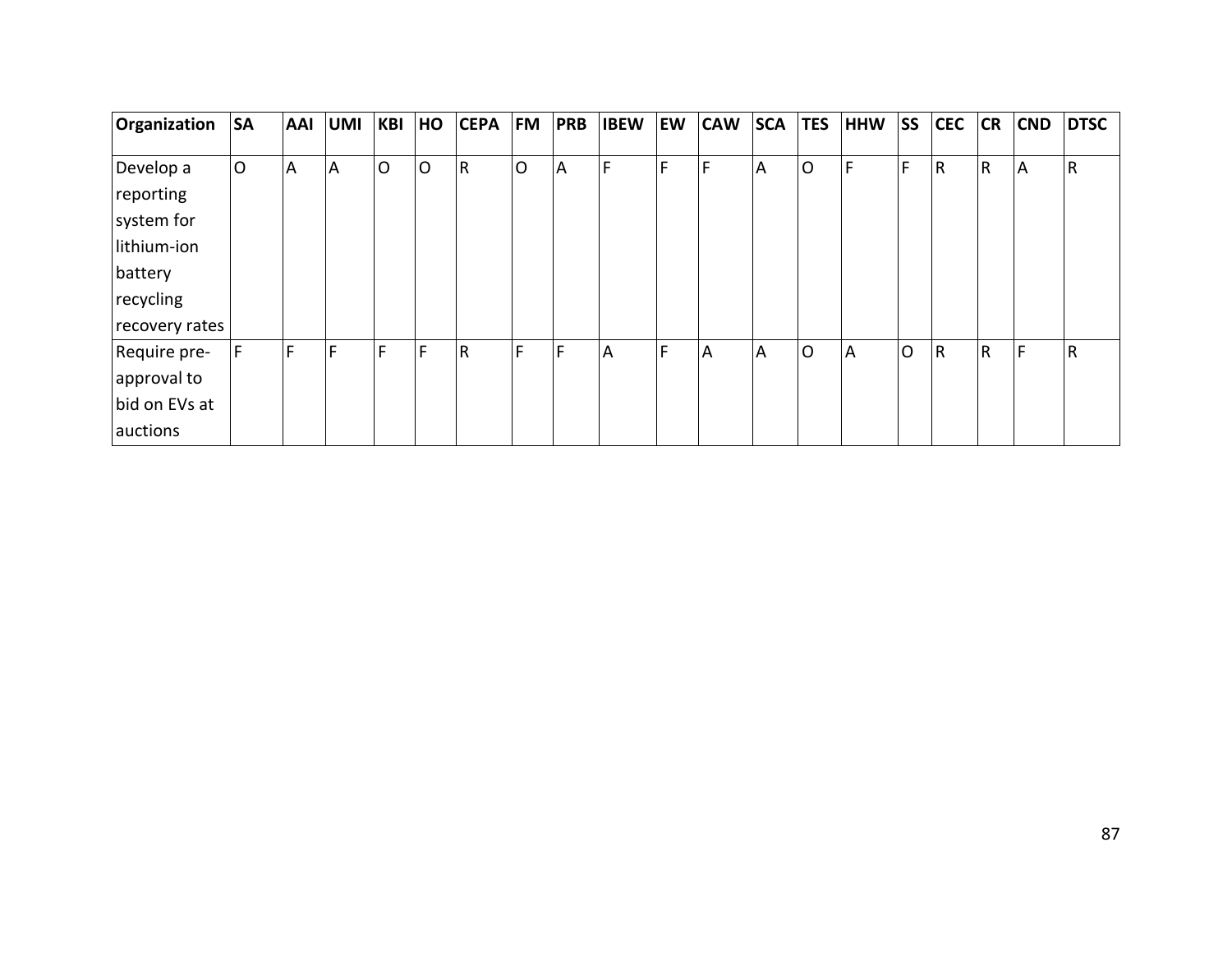## Table A3: Survey results<sup>4</sup>

| <b>Policy</b>                                                    | <b>Strongly</b> | Oppose         | <b>No</b>      | <b>Support with</b>     | <b>Support</b> | <b>Strongly</b> |
|------------------------------------------------------------------|-----------------|----------------|----------------|-------------------------|----------------|-----------------|
|                                                                  | <b>Oppose</b>   |                |                | opinion   modifications |                | support         |
| Producer take-back (returning the battery to the auto            | 3               | 4              | 5              | 2                       | 3              | 3               |
| manufacturer at end-of-life is required)                         |                 |                |                |                         |                |                 |
| Producer take-back (returning the battery to the auto            | 1               | 4              | $\overline{7}$ | 1                       | 4              | $\overline{2}$  |
| manufacturer at EOL is optional)                                 |                 |                |                |                         |                |                 |
| Core exchange and unwanted vehicle backstop proposal             | 1               | 1              | $\overline{7}$ | $\overline{2}$          | 7              | $\overline{2}$  |
| Environmental handling fee used to finance an EOL management     | 6               | 1              | 7              | $\mathbf{1}$            | $\overline{2}$ | 3               |
| program                                                          |                 |                |                |                         |                |                 |
| Added electric vehicle registration fee to finance an EOL        | 3               | 3              | $\overline{7}$ | $\mathbf 1$             | $\overline{2}$ | 4               |
| management program                                               |                 |                |                |                         |                |                 |
| A yearly fee split between the auto manufacturer and the EV      | 4               | 3              | 5              | $\mathbf 0$             | 3              | 5               |
| owner at vehicle registration                                    |                 |                |                |                         |                |                 |
| Define the current owner as the responsible party for EOL        | 6               | 8              | $\mathbf{1}$   | $\mathbf 1$             | $\overline{2}$ | $\overline{2}$  |
| management                                                       |                 |                |                |                         |                |                 |
| Physical labeling requirement                                    | 0               | $\mathbf 0$    | $\mathbf{1}$   | $\mathbf{1}$            | 5              | 13              |
| Electronic information exchange (i.e. QR code with online        | 0               | $\Omega$       | $\overline{2}$ | 1                       | 10             |                 |
| database)                                                        |                 |                |                |                         |                |                 |
| Universal diagnostic system                                      | 3               | $\overline{2}$ | 3              | 0                       | 5              | 7               |
| SOH data made accessible to third parties without specifying the | 1               | $\overline{2}$ | 4              | 5                       | $\overline{2}$ | 4               |
| mechanism                                                        |                 |                |                |                         |                |                 |
| Establish a timeline for hazardous waste processing permit       | $\mathbf{1}$    | 1              | 6              | 4                       | 4              | 4               |
| Economic incentive package provided to lithium-ion battery       | 2               | 0              | 3              | 1                       | 8              | 6               |
| recyclers                                                        |                 |                |                |                         |                |                 |

<sup>&</sup>lt;sup>4</sup> The survey results include those from Occupational Knowledge International, which was a member of the Advisory Group until Nov. 3, 2021.